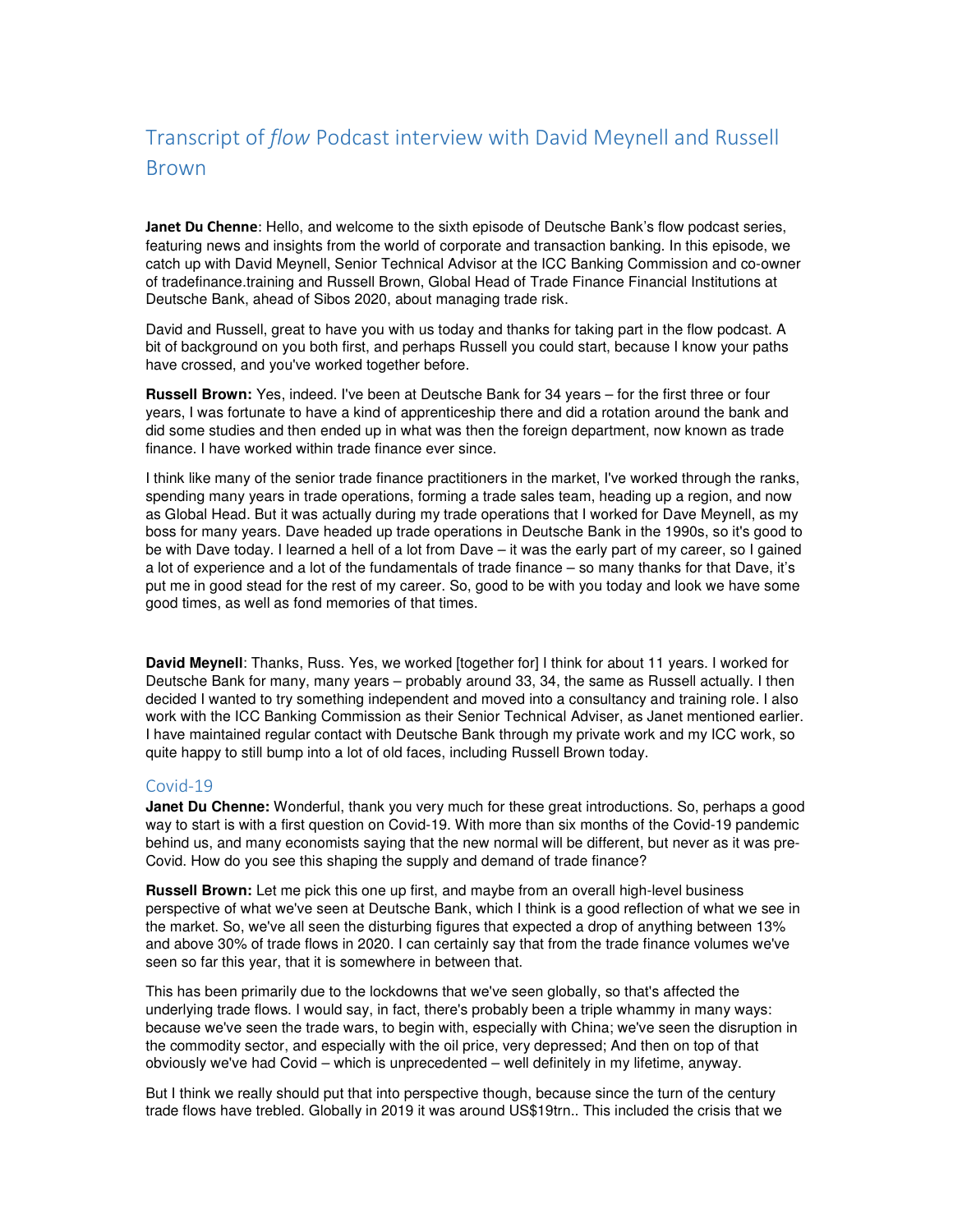saw from 2008 – admittedly it is nothing like the crisis we're seeing today – but I still expect trade flows to continue to steadily increase again over time. And I think trade finance will play an important role, probably more than ever, to drive and support this post-Covid recovery, especially as we're related to the real economy

I think, undoubtedly during the following months, maybe years, there's going to be more financial stress on counterparts. But risk mitigation is what trade finance provides. So I think it will be key and come to the fore. I think a different question is, how we operate trade finance, and that's the way I feel that it's reshaping, but that has been and will continue and I think probably be accelerated to a certain degree due to this crisis.

**Janet Du Chenne**: Thank you, Russell. And David, what are your thoughts?

**David Meynell**: Risk is not new to trade finance and Russ was quite right – risk mitigation, it never changes as a core essential for the business. It was even mentioned in the recent Deutsche Bank Guide to Trade Finance that you put out, that the key to fulfilling a successful trade transaction is to understand and mitigate the associated risks. Risk and trust in global trade perhaps go all the way back to medieval times, when the modern bill of lading came into use. Prior to that, merchants used to travel with the merchandise, and no such document was really required.

Moving on to the, I guess the 18th/19th centuries, the bill of lading transformed into a real mitigator of risk, by adding functionality as a document of title. In fact, a court case in the late 19th century described bills of lading as keys to the warehouse. Now obviously many more tools are available these days, but the essence has never changed in that there is a need to understand the deal, assess the risk, decide upon the most appropriate mitigation or mitigators, ensure the documentation is right and be aware of fraud. I do believe that requires skills these days that are far more focused, quite correctly, on compliance, KYC, red flags etc. as well as pure risk mitigation. My final role at Deutsche Bank was working on the product management side, and there was one dictum I heard at the time that is still very relevant these days, which is: In the 21st century, the illiterate is not one who cannot read or write, but one who is unwilling to learn, unlearn and relearn. And I think during the last six months, that has never been so relevant.

**Janet Du Chenne:** Indeed. Thank you, Dave, and thank you for the history there. It's good to know that the fundamentals haven't changed. If I can steer us back towards Covid-19, do you think this has actually raised the demand, or awareness of trade finance or not?

**David Meynell:** Shakespeare wrote that adversity brings out the best in man, and that may well be the case here. It was mentioned in the joint statement released earlier this year by the ICC and the World Health Organisation relating to COVID that, as an immediate priority, businesses should be developing or updating, readying or implementing business continuity plans. But they've always been there, when I was at Deutsche Bank, we had very robust ones. But I know every organisation, due to this pandemic, has had to change things. But what Covid has done has been to bring forward fully into the open something we have always known. One of the big problems with trade is paper. So, accordingly, financial institutions have been forced to focus on how they can continue to provide trade finance in a digital world. This was already happening, but I think it could be argued that the last six months have seen an advancement that normally would have taken three years. So in actual fact the pandemic has actually acted as a catalyst.

**Russell Brown:** I think from my perspective Janet, I would say in answer to your question of raised awareness of trade finance, even before Covid, trade finance has probably taken a more prominent role in the global banks and I think there's a few reasons for this. I think transaction banking has come to the fore in recent years, and trade finance plays a big part of transaction banking. I think especially with the focus on supply chain and working capital finance as a part of trade finance, I think this has led to trade finance having a more prominent role.

But if we look at the ICC Global Survey 2020, and it's interesting to see that there was a high number of respondents that cited they're expanding their product offering, and market participation within trade finance. So, I think there is a reflection from the market on this – that there is a raised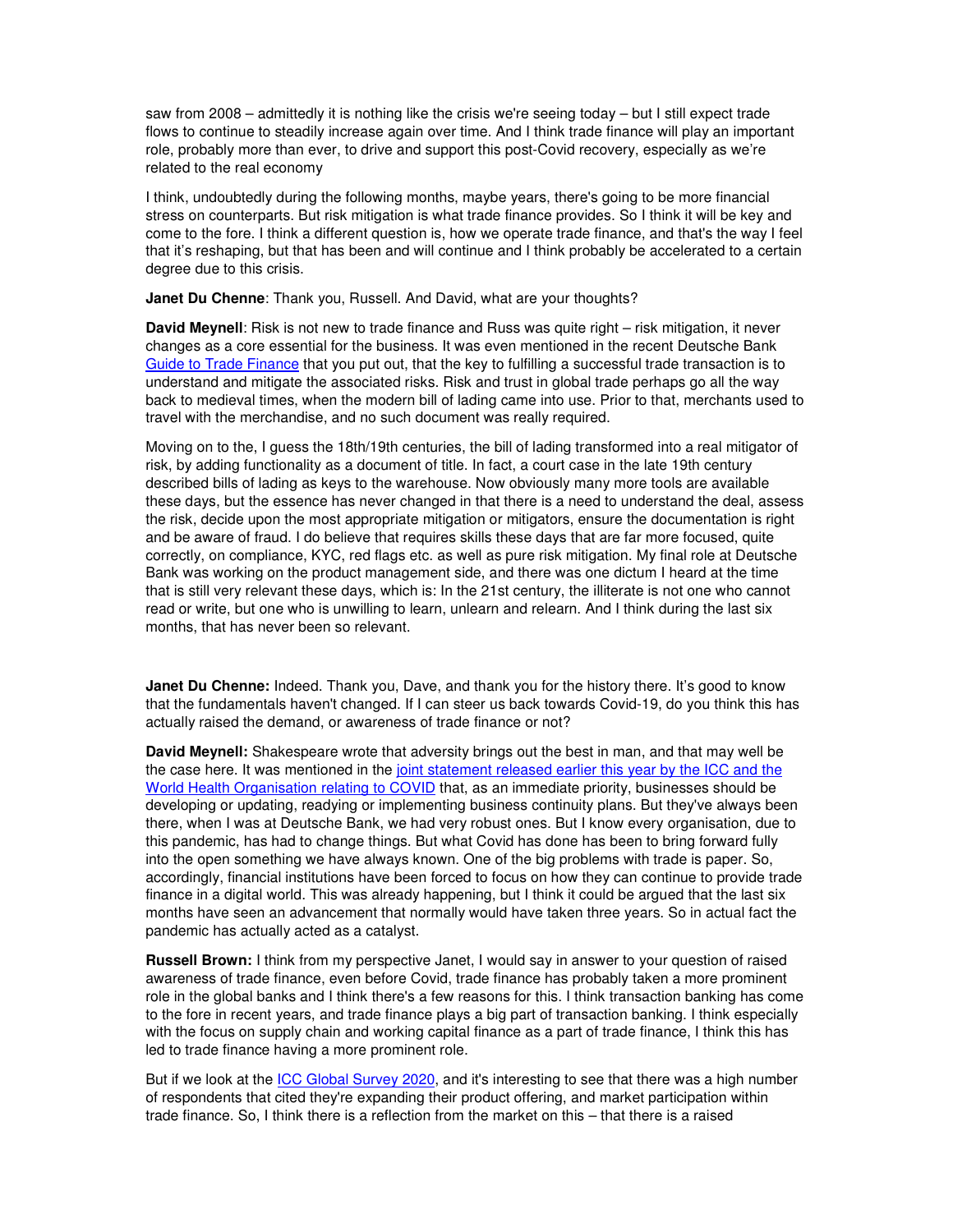awareness of trade finance. But I think what the crisis has done though, and I think Dave's alluded to this. I think, one, as with any crisis be it political or, as I said a pandemic which is pretty unprecedented, but it always means that trade finance will come to the fore. So, I see again more awareness of trade finance, and I think secondly, it's accelerated the way we operate within trade finance and consequently the actual efficiencies of it which I think is a good thing as well.

#### Technology and digitalisation

**Janet Du Chenne:** Thank you both. Now, technology – it's made working from home much more effective than it would have been even 10 years ago. But trade is an eyeball to eyeball business isn't it. So, surely, something is lost some way?

**Russell Brown** I think the first thing to say, Janet, is the positive from working from home is that digitalisation has had to accelerate. If I look at my own bank which is very similar to other banks, we successfully mobilised and relocated 65,000 staff to work from home. It then became essential that we had the digital solutions to cover the here-and-now demand. So, big steps were taken in a relatively short amount of time.

If we take document checking under letters of credit for example, solutions had to be found – how we could be doing this electronically, they just had to be done in view of the situation. Fortunately, solutions were found, and importantly this was supported by the industry bodies such as the ICC Banking Commission, but we need to build on this momentum.

I think on your question of face-to-face being lost. Again, I think there's two aspects to that. I think there's one, technology provides an opportunity to enhance the checks. For example, if we take normal financial crime controls to protect the banks, which is very prevalent at the moment within the industry. I think technology helps us to do that, so sort of mitigates that face-to-face to a certain degree. But I feel on the other hand, if you look at the trade finance network, which is a very close-knit community, I think t experience can count for a lot when you're assessing transactions or situations so we need to ensure that we don't lose that.

**David Meynell:** Yes, indeed. I mean, peer connectivity is important. There's no doubt about that. But the ability to participate remotely in events and meetings has actually allowed more staff to be more involved, I believe. Previously, cost considerations could limit numbers, but with virtual meetings, which are still continuing, it's a lot easier for more people to be involved. I think we've probably been quite surprised how effective it has been to communicate in various online meetings. A lot has got done. I think the real changes in the industry – I noted this earlier – will be developed from reengineering the business processes. It's now been proved it's possible to go digital, but more needs to be done. In particular, this is not just the operational side or internal side, it's the regulatory and government guidance that's required in order to update and align laws and legal frameworks.

The banks – and I know Deutsche Bank is doing this – must be strong advocates, pressing for the change. It's worth mentioning that earlier this year, the ICC released a collection of rapid-response measures by trade finance banks to keep trade finance and trade flowing in the face of Covid-19, and these actually have relevance beyond the pandemic. The risks are known, and banks have already been very innovative in overcoming them. And it's never been more important to move from an analogue world to a digital one.

And, fortunately, access to information is more available than ever. This helps all countries and all participants to be equal in terms of knowledge, which naturally improve skills globally. By sharing data and ICC guidance papers, as well as the Deutsche Bank trade finance guide mentioned earlier and other materials that weren't previously widely available, the cloud has changed everything.

Digitalisation of trade has obvious benefits. It reduces costs, it improves transaction times, it aids with monitoring compliance, sanctions and financial crime, it provides transparency, brings you the ability to track and trace shipments of goods. Basically, it improves efficiency and effectiveness. But as Russell mentioned, one of the biggest pain points within the bank's trade team is the handling of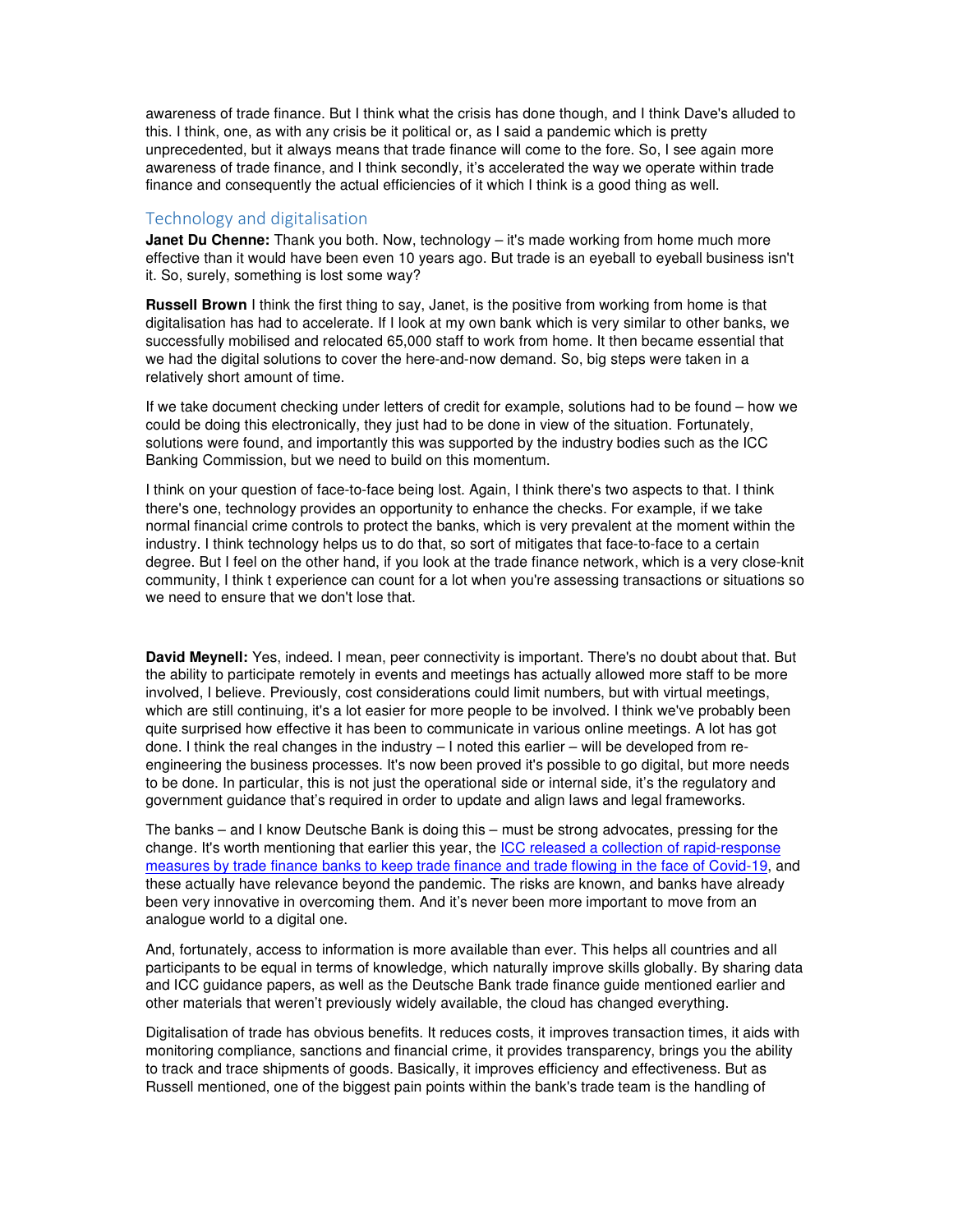paper documents under documentary credits. Automated document checking, which is already underway, will provide immense changes to this process.

Learning on the job has always been key, but online training is now widespread and important. It's more a philosophy of anytime, anywhere. Many organisations are looking at how they can bring together new entrants to the business, and an increasing amount of this will be online. And to be honest, that's not the problem for the younger generations that it was for previous generations. Being online is a natural part of their lives. And the final point on this: I guess the organisations such as the ICC and BAFT are very aware of the potential staffing gap and they are actively addressing this with their membership base.

## The US\$1.5trn trade finance gap

**Janet Du Chenne:** That's great.Thank you very much, David, for those insights and examples of what the ICC is doing. Last but not least, the trade finance gap seems stuck at a stubborn US\$1.5tn. While we have seen some admirable initiatives from banks, working with governments to support SMEs during the Covid-19 crisis, not many want to take the risk without a government guarantee. So, what can be done about this?

**Russell Brown:** First, I think, governments have been criticised through this pandemic for the way they've reacted. But I think one thing that they can't be criticised for is the way they've stepped up to support the economy financially. And I think that banks – and not only Deutsche Bank, but not all banks in various countries – have supported clients working with the German government. I mean, we did that with our Mittelstand in Germany working with KfW, which is government-backed, to support our clients.

And to me, I think that's one of the main points is that the banks, want to support clients through this. I think, especially now during this crisis, banks have become even more client-focused. And I think there is that willingness to support them. Let's remember that trade finance is a very low-risk product. I think that needs to be taken into account – the real economy and the underlying flows there. So I hear what you're saying, and I think there is that gap there, but I think there is also that willingness to actually lower that gap through trade finance. And I think, as you said, I think it should be noted that the development agencies such as the EBRD, IFC, and ADB, to name but a few, they've really stepped up as well on this angle and we banks work closely with them. So to me, I still think there is a lot of willingness to support these SMEs and to close that gap, especially as we go forward.

**David Meynell:** Yes, I do agree with that there is more focus on SMEs these days than there used to be. It's still not enough. We know that is definitely paramount these days, and the trade finance gap is still very wide. But the focus is there and that's where it should grow. I see that, according to the 2019 Asian Development Bank report, 45% of trade finance applications by surveyed SMEs are rejected. That compares with 39% for mid- and large-sized firms, and only 17% for multinationals. So this really is a problem that needs to be to be addressed.

There is a need to provide training for a new generation of trade finance practitioners – we spoke about this already – including raising awareness of the issues that are being faced and improving market intelligence by pooling information. I know that the World Trade Organisation is looking to reduce this knowledge gap regarding trade finance products by encouraging their partners to increase their training programmes.

And this, of course, should open even more dialogue with trade finance regulators, which is essential to bring down the cost of KYC and AML regulations. I know, even when I was at Deutsche Bank seven eight years ago, that these were increasing bank costs and, from what I hear from bankers, these days it is even higher than it was.

Blockchain, artificial intelligence, Internet of Things, smart contracts, all this stuff – it's all going to help, but they're not panaceas on their own. The key will be common rules and standards, and it's great to see so many organisations actually working together to achieve this. Banks are being far more co-operative these days than they used to be. And I would add that a major benefit would be global adoption of the UNCITRAL model laws on e-commerce, electronic transfer records and